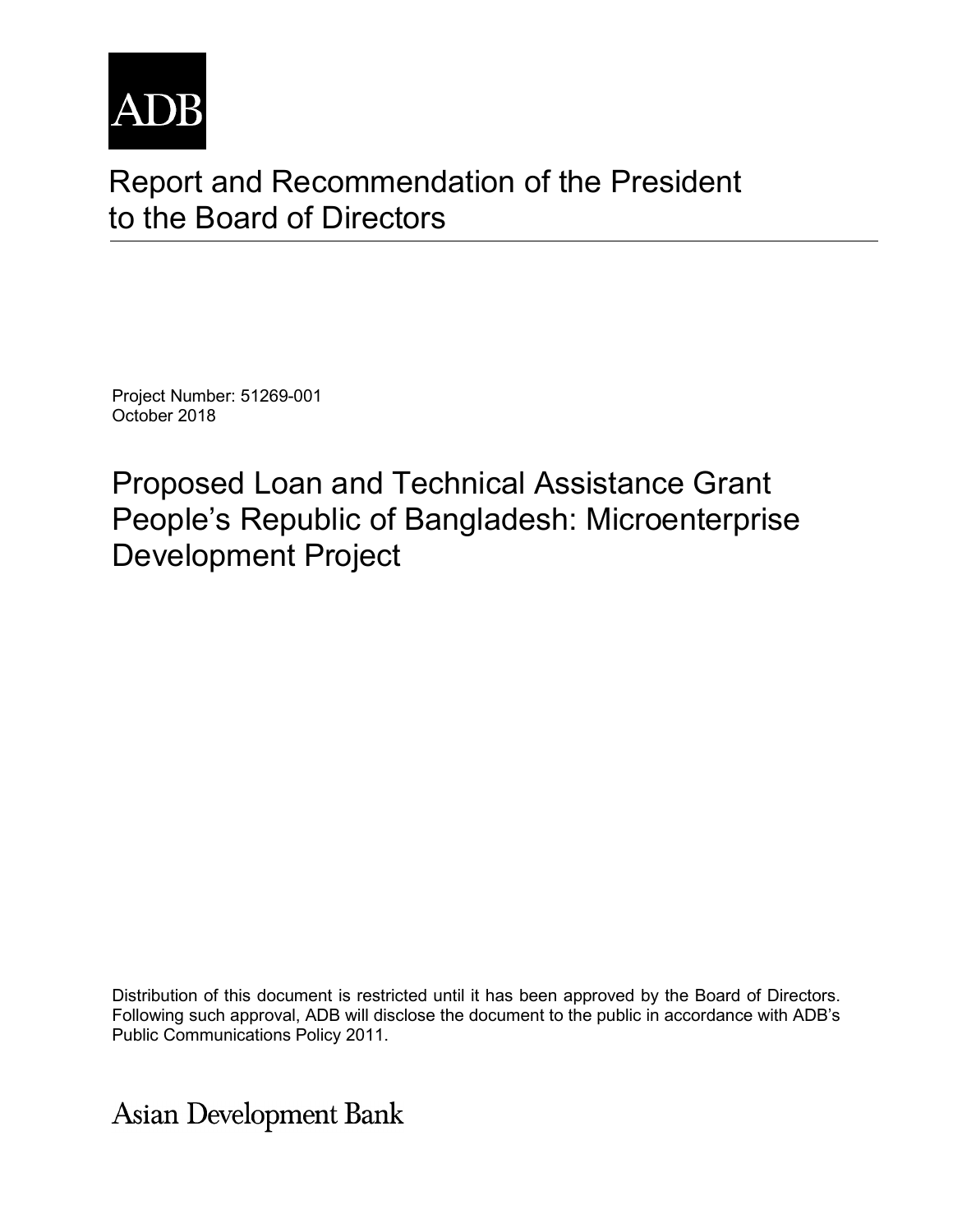#### **CURRENCY EQUIVALENTS**

(as of 22 October 2018)

| Currency unit | $\overline{\phantom{0}}$ | taka (Tk) |
|---------------|--------------------------|-----------|
| Tk1.00        | $\equiv$                 | \$0.0119  |
| \$1.00        | =                        | Tk83.895  |

#### **ABBREVIATIONS**

| BFP-B       | Business Finance for the Poor in Bangladesh |
|-------------|---------------------------------------------|
| FID.        | <b>Financial Institutions Division</b>      |
| MFI         | microfinance institution                    |
| <b>MRA</b>  | <b>Microcredit Regulatory Authority</b>     |
| <b>PAM</b>  | project administration manual               |
| PIU         | project implementation unit                 |
| <b>PKSF</b> | Palli Karma Sahayak Foundation              |
| PO.         | partner organization                        |
| <b>SMEs</b> | small and medium-sized enterprises          |
| ТA          | technical assistance                        |

#### **NOTES**

- (i) The fiscal year (FY) of the Government of Bangladesh and its agencies ends on 30 June. "FY" before a calendar year denotes the year in which the fiscal year ends, e.g., FY2018 ends on 30 June 2018.
- (ii) In this report, "\$" refers to United States dollars.

| <b>Vice-President</b>   | Wencai Zhang, Operations 1                                                       |
|-------------------------|----------------------------------------------------------------------------------|
| <b>Director General</b> | Hun Kim, South Asia Department (SARD)                                            |
| <b>Director</b>         | Bruno Carrasco, Public Management, Financial Sector, and Trade<br>Division, SARD |
| <b>Team leader</b>      | Mayumi Ozaki, Senior Portfolio Management Specialist, SARD                       |
| <b>Team members</b>     | Monica Mei V. Carino, Project Analyst, SARD                                      |
|                         | Pamela Gutierrez, Project Analyst, SARD                                          |
|                         | Ma. Virginia Panis, Senior Operations Assistant, SARD                            |
|                         | Bidyut Saha, Senior Investment Officer, Private Sector Operations                |
|                         | Department                                                                       |
|                         | Amanda Tan, Young Professional, SARD                                             |
| <b>Peer reviewers</b>   | Shigehiro Shinozaki, Financial Sector Specialist (SME Finance),                  |
|                         | Sustainable Development and Climate Change Department                            |
|                         | Sabine Spohn, Senior Investment Specialist, Private Sector                       |
|                         | <b>Operations Department</b>                                                     |

In preparing any country program or strategy, financing any project, or by making any designation of or reference to a particular territory or geographic area in this document, the Asian Development Bank does not intend to make any judgments as to the legal or other status of any territory or area.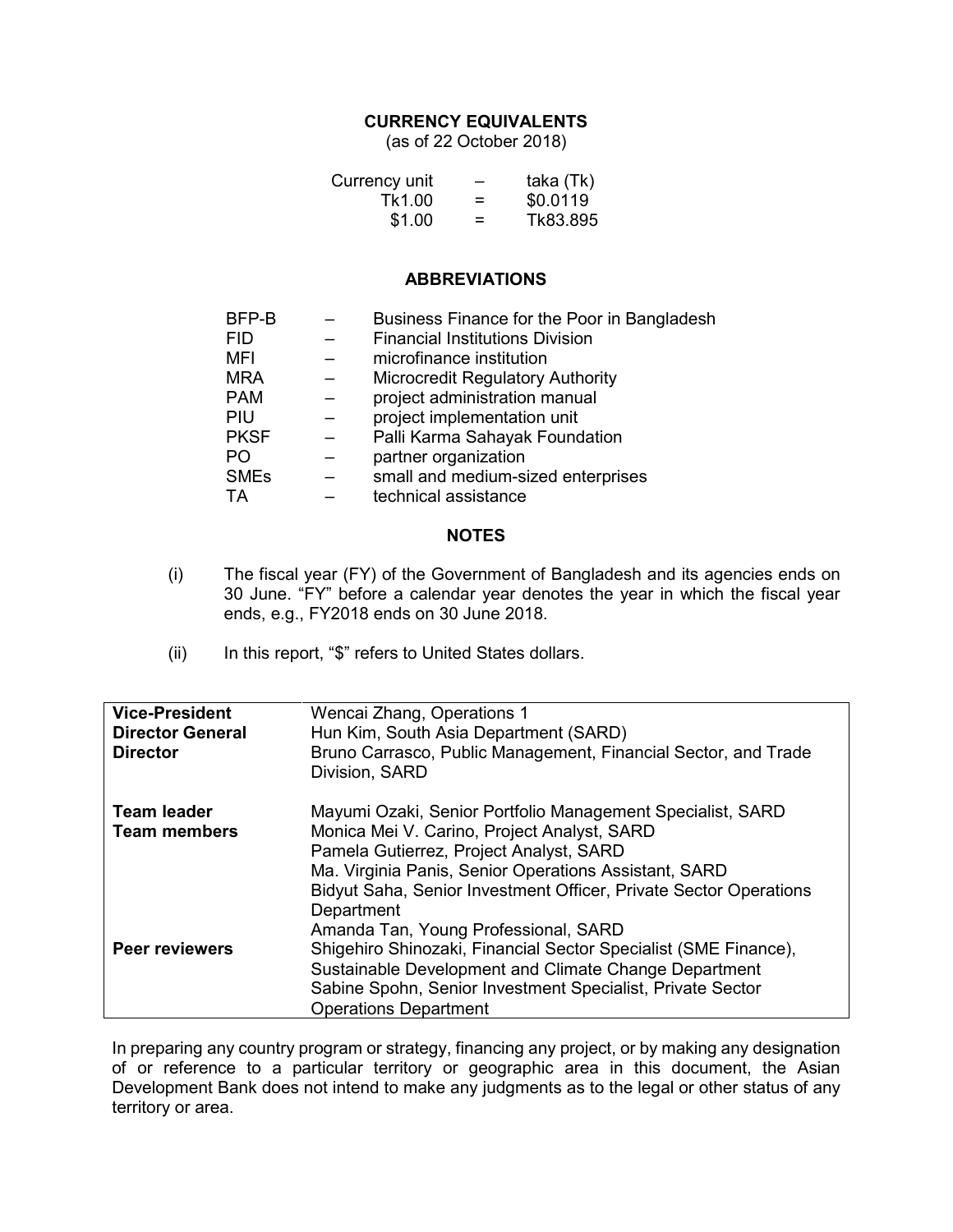## **CONTENTS**

|      | PROJECT AT A GLANCE                                                                                                                                                                                                             |                                  |
|------|---------------------------------------------------------------------------------------------------------------------------------------------------------------------------------------------------------------------------------|----------------------------------|
| I.   | THE PROPOSAL                                                                                                                                                                                                                    | 1                                |
| ΙΙ.  | THE PROJECT<br>Rationale<br>Α.<br>В.<br>Impact and Outcome<br>C.<br>Outputs<br>D.<br><b>Summary Cost Estimates and Financing Plan</b><br>Е.<br><b>Implementation Arrangements</b>                                               | 1<br>4<br>4<br>5<br>6            |
| III. | ATTACHED TECHNICAL ASSISTANCE                                                                                                                                                                                                   | $\overline{7}$                   |
| IV.  | <b>DUE DILIGENCE</b><br>Technical<br>Α.<br><b>B.</b><br><b>Economic and Financial</b><br>C.<br>Governance<br>D.<br>Poverty, Social, and Gender<br>Ε.<br>Safeguards<br>F.<br>Summary of Risk Assessment and Risk Management Plan | 8<br>8<br>8<br>8<br>9<br>9<br>10 |
| V.   | <b>ASSURANCES</b>                                                                                                                                                                                                               | 10                               |
| VI.  | <b>RECOMMENDATION</b>                                                                                                                                                                                                           | 10                               |
|      | <b>APPENDIXES</b>                                                                                                                                                                                                               |                                  |
| 1.   | Design and Monitoring Framework                                                                                                                                                                                                 | 11                               |
| 2.   | <b>List of Linked Documents</b>                                                                                                                                                                                                 | 13                               |

## **Page**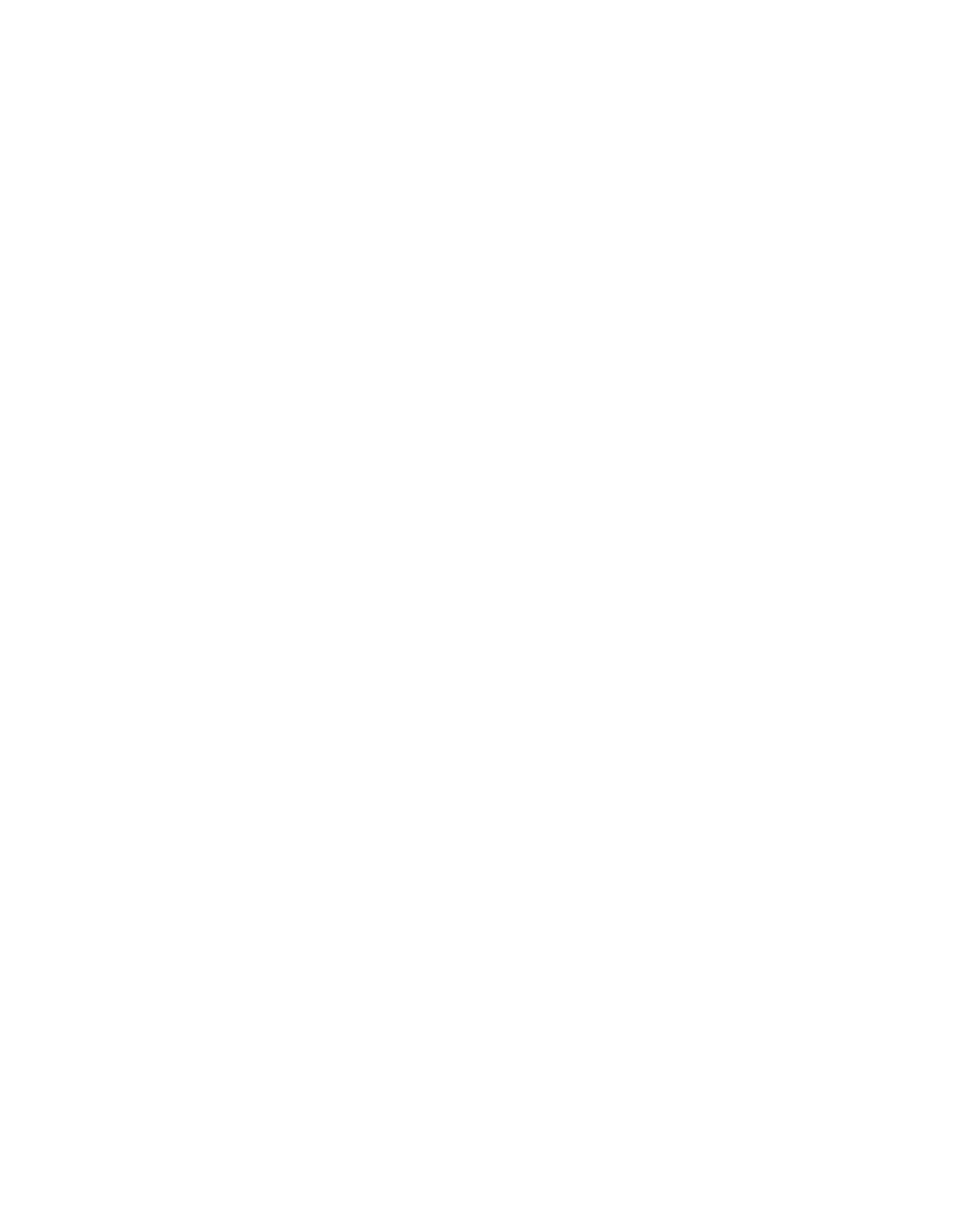## **PROJECT AT A GLANCE**

| 1. Basic Data                                                                                  |                                                                                                                                          |                                         | Project Number: 51269-001         |
|------------------------------------------------------------------------------------------------|------------------------------------------------------------------------------------------------------------------------------------------|-----------------------------------------|-----------------------------------|
| <b>Project Name</b>                                                                            | Microenterprise Development Project                                                                                                      | <b>Department</b>                       | SARD/SAPF                         |
|                                                                                                | BAN                                                                                                                                      | /Division                               |                                   |
| Country<br><b>Borrower</b>                                                                     | Bangladesh                                                                                                                               | <b>Executing Agency</b>                 | Ministry of Finance               |
|                                                                                                |                                                                                                                                          |                                         |                                   |
| 2. Sector                                                                                      | Subsector(s)                                                                                                                             |                                         | <b>ADB Financing (\$ million)</b> |
| $\sqrt{ }$ Finance                                                                             | Inclusive finance                                                                                                                        |                                         | 50.00                             |
|                                                                                                |                                                                                                                                          | <b>Total</b>                            | 50.00                             |
| 3. Strategic Agenda                                                                            | <b>Subcomponents</b>                                                                                                                     | <b>Climate Change Information</b>       |                                   |
| Inclusive economic growth<br>(IEG)                                                             | Pillar 2: Access to economic<br>opportunities, including jobs, made<br>more inclusive                                                    | Climate Change impact on the<br>Project | Low                               |
| 4. Drivers of Change                                                                           | <b>Components</b>                                                                                                                        | <b>Gender Equity and Mainstreaming</b>  |                                   |
| Governance and capacity<br>development (GCD)<br>Knowledge solutions (KNS)                      | Institutional development<br>Knowledge sharing activities                                                                                | Gender equity (GEN)                     | ∕                                 |
| Partnerships (PAR)                                                                             | Civil society organizations<br>Foundations<br>Implementation<br><b>Private Sector</b>                                                    |                                         |                                   |
| Private sector development<br>(PSD)                                                            | Promotion of private sector investment                                                                                                   |                                         |                                   |
| 5. Poverty and SDG Targeting                                                                   |                                                                                                                                          | <b>Location Impact</b>                  |                                   |
| Geographic Targeting<br><b>Household Targeting</b><br><b>SDG Targeting</b><br><b>SDG Goals</b> | <b>No</b><br>No.<br>Yes<br>SDG5, SDG8                                                                                                    | Nation-wide                             | High                              |
| 6. Risk Categorization:                                                                        | Low                                                                                                                                      |                                         |                                   |
| 7. Safeguard Categorization                                                                    | Environment: FI-C Involuntary Resettlement: FI-C Indigenous Peoples: FI-C                                                                |                                         |                                   |
| 8. Financing                                                                                   |                                                                                                                                          |                                         |                                   |
| <b>Modality and Sources</b>                                                                    |                                                                                                                                          |                                         | Amount (\$ million)               |
| <b>ADB</b>                                                                                     |                                                                                                                                          |                                         | 50.00                             |
|                                                                                                | Sovereign Project (Regular Loan): Ordinary capital resources                                                                             |                                         | 50.00                             |
| Cofinancing                                                                                    |                                                                                                                                          |                                         | 0.00                              |
| None                                                                                           |                                                                                                                                          |                                         | 0.00                              |
| <b>Counterpart</b>                                                                             |                                                                                                                                          |                                         | 12.50                             |
| <b>Others</b>                                                                                  |                                                                                                                                          |                                         | 12.50                             |
| <b>Total</b>                                                                                   |                                                                                                                                          |                                         | 62.50                             |
| the amount of \$500,000.                                                                       | Note: An attached technical assistance will be financed on a grant basis by the Financial Sector Development Partnership Special Fund in |                                         |                                   |
| <b>Currency of ADB Financing: USD</b>                                                          |                                                                                                                                          |                                         |                                   |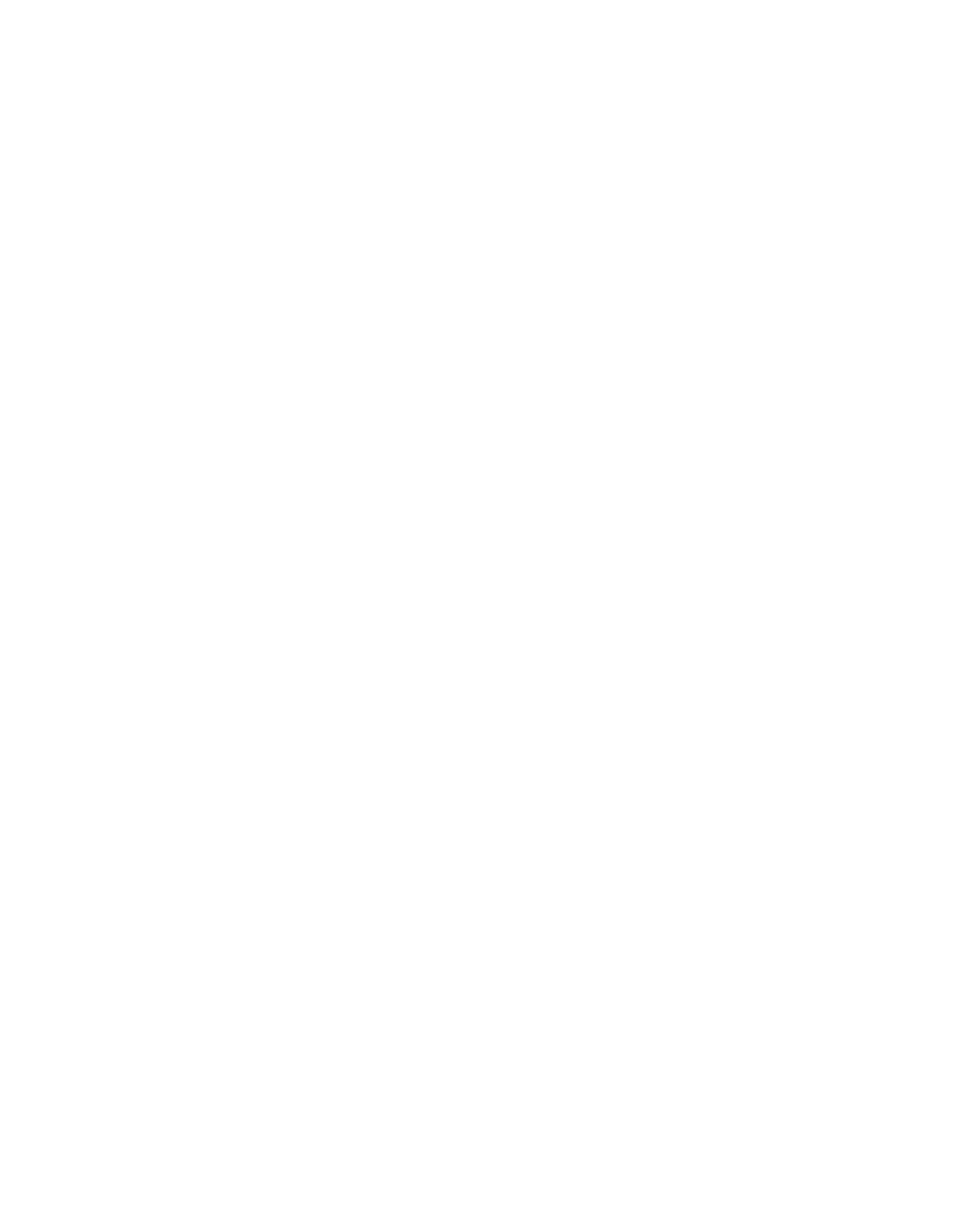### **I. THE PROPOSAL**

1. I submit for your approval the following report and recommendation on a proposed loan to the People's Republic of Bangladesh for the Microenterprise Development Project. The report also describes proposed technical assistance (TA) for the Capacity Development for Microenterprise Development Project, and if the Board approves the proposed loan, I, acting under the authority delegated to me by the Board, approve the TA.

2. The project aims to promote microenterprise development for inclusive economic growth and poverty reduction. It will support improving microenterprise access to finance through the Palli Karma Sahayak Foundation (PKSF), an apex development finance and capacity building organization; and its partner organizations (POs), which are selected microfinance institutions (MFIs). The overall project comprises (i) a financial intermediary loan of \$50 million for a credit line to the PKSF and (ii) a TA grant of \$500,000 for building capacity for microenterprise development.

#### **II. THE PROJECT**

#### **A. Rationale**

3. Bangladesh's economy has been growing at an average 6% during 2000-2017. However, poverty is still prevalent—especially in rural areas—and about 24% of the population still lives below the national poverty line. Promoting the rural nonfarm segment became an important policy agenda to generate rural job opportunities and reduce poverty.<sup>1</sup> Bangladesh has a mature microfinance industry, which has been financing the rural nonfarm segment, including microenterprises. $2$  Microfinance is now a major funding source for microenterprises and has great potential to contribute to rural nonfarm segment-led growth in Bangladesh.

4. **Microfinance industry in Bangladesh.** Microfinance is defined as financial services, including savings and credit, to poor or low-income people who have no access to formal financial services. Bangladesh's microfinance industry started in the 1970s to reduce poverty by providing microcredit, mainly for rural nonfarm activities. Early pioneer MFIs, including Grameen Bank and BRAC, provided loans based on a group guarantee using funding provided by the Government of Bangladesh, development partners, and donors.

5. Today, Bangladesh's microfinance industry has an extensive outreach of 758 MFIs servicing 30 million clients. $3$  The industry is regulated by the Microcredit Regulatory Authority (MRA) under the Microcredit Regulatory Authority Act, 2006. In 2017, MFIs disbursed with total loans outstanding of Tk770 billion. The industry maintains a good portfolio and had a 98% recovery rate in 2017.<sup>4</sup>

6. Traditionally, MFIs provide group-based microcredit to their members to finance cottagesize rural income-generating activities. However, as Bangladesh's economy grows, MFI client

 $\overline{a}$  $^{\rm 1}\,$  The rural nonfarm segment is defined as economic activities in villages, rural towns, and peri-urban areas, excluding the primary production of crops, fish, trees, and livestock. Developing the rural nonfarm segment contributes to poverty reduction by fostering backward and forward linkages and creating jobs.

 $^2\,$  Bangladesh has no unified definition of microenterprises. For this project, a microenterprise is defined as a business entity with investment of Tk40,000–Tk1.5 million, excluding land and buildings used by the enterprise.

 $3$  The share of female entrepreneurs is estimated to comprise about 29% and 56% of the manufacturing and agribusiness sectors, respectively.

<sup>4</sup> Credit and Development Forum. 2017. *Bangladesh Microfinance Statistics, 2016-17*. Dhaka.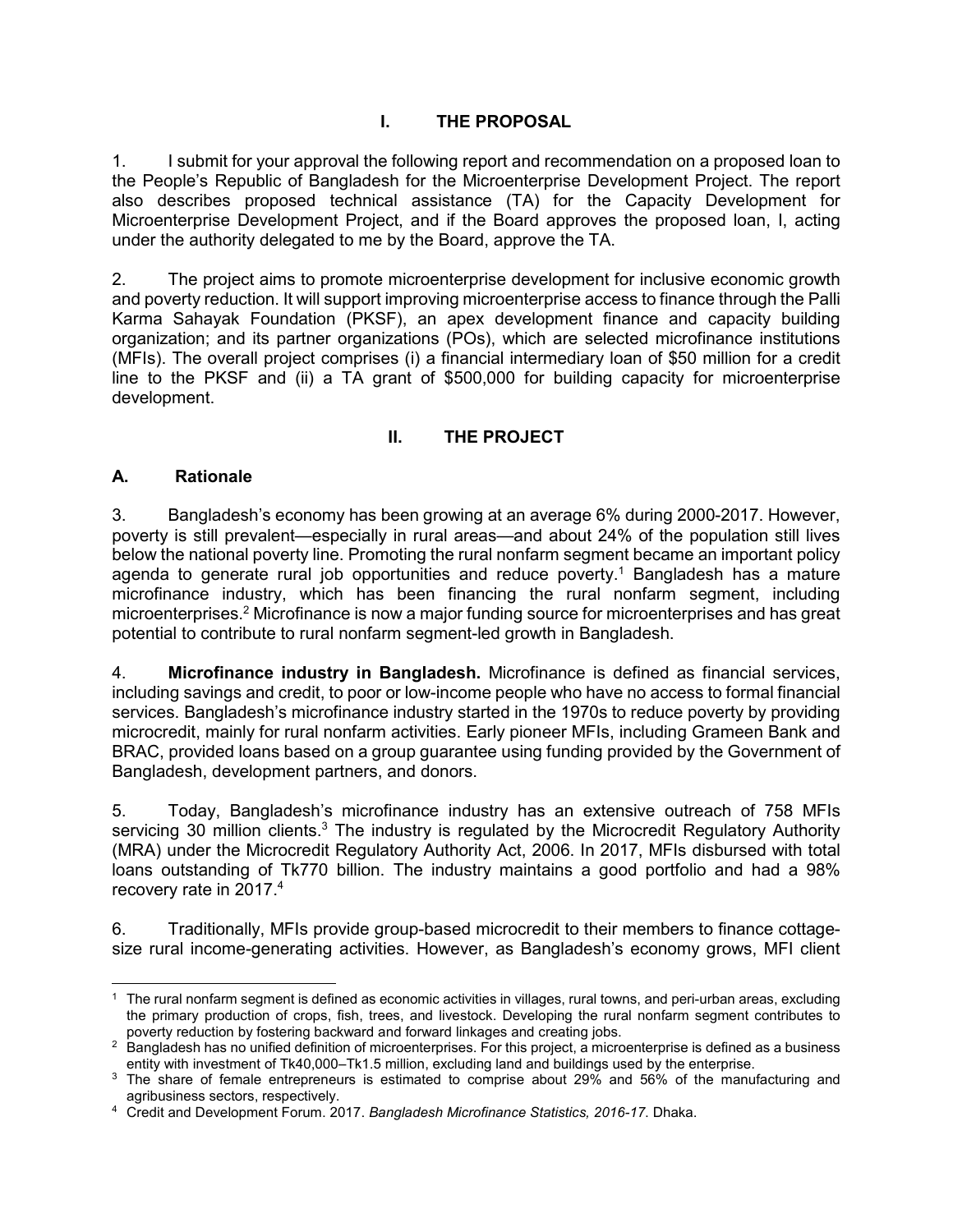demand is gradually shifting from traditional microcredit to larger loans for nonfarm enterprises (microenterprise loans). In 2010, the MRA developed rules for MFIs on providing microenterprise loans: loans below Tk50,000 are defined as microcredit, while loans above Tk50,000 but below Tk1 million are considered microenterprise loans. In 2017, MFIs provided microenterprise loans to 3.6 million members with total loans outstanding of Tk239 billion. Microenterprise loans comprise more than 31% of the total microfinance industry portfolio.

7. **Microenterprises and their challenges.** Microenterprises in Bangladesh are smaller than small and medium-sized enterprises (SMEs), and the size of their investments is too large for traditional microcredit but too small for bank financing.<sup>5</sup> Microenterprises can promote private sector-led rural economic growth by developing forward linkages and creating self- and wageemployment opportunities, but they face nonfinancial and financial constraints. Nonfinancial constraints include lack of infrastructure facilities and utilities, and inflexible regulations.<sup>6</sup> The financial constraint of limited access to finance is by far the greatest constraint in developing microenterprises in Bangladesh.<sup>7</sup> In addition, women microentrepreneurs face a different set of financial and nonfinancial constraints, including lack of (i) business management skills, (ii) entrepreneurial and technical skills, (iii) start-up finance, (iv) information and access to networking support, and (v) self-confidence.

8. Microenterprises are financed largely by informal sources such as individual savings and informal loans from friends and relatives. Institutional credit can play a role, but it has until recently been marginal. The share of own funds in total microenterprise investments is about 85%, the share of banks is 4%, and MFI financing is 11% in 2015. The overall microenterprise loan demand–supply gap was about Tk437 billion in 2015.<sup>8</sup>

9. Banks and MFIs can be microenterprise financing sources. However, banks are unlikely to be a major source, because of (i) banks' limited knowledge and risk assessment capacity on microenterprises, (ii) banks' limited rural branch network and outreach, (iii) banks' preference for large industrial loans and the high cost of servicing microenterprise loans, and (iv) microenterprises' difficulty in securing valid loan collateral.

10. While MFIs can be a major source of financing for microenterprises, MFIs' microenterprise loans are not keeping pace with demand because of (i) MFIs' limited funding sources, (ii) the limited enabling environment for MFIs' microenterprise operations, and (iii) MFIs' insufficient knowledge and capacity on microenterprise lending.

11. MFIs depend on donor grants or loans, member savings, and retained earnings as funding sources; and do not have sufficient access to other long-term funding. Most MFIs, especially small and medium-sized MFIs, have difficulty mobilizing commercial funding sources because of (i) high

 $\overline{a}$  $^5\,$  Bangladesh Bank defines SME loans as loans from Tk50,000 to Tk5 million. For this project, a loan below Tk1 million is considered a microenterprise loan and a loan from Tk1 million to Tk5 million is an SME loan.

 $^6$  For nonfinancial constraints, the government's strategies include, among others, creating an enabling environment focusing on infrastructure, rural electrification, gas connection, better physical and electronic communication services, education, training and skills formation, technological upgrading, access to market and business development services. Government of Bangladesh, Planning Commission. 2013. *National Sustainable Development Strategy (2010–2021)*. Dhaka.

<sup>7</sup> Business Finance for the Poor in Bangladesh (BFP-B). 2017. *Diagnostics of Micro-enterprise Lending by MFIs in Bangladesh: Opportunities and Challenges*. Dhaka. BFP-B is a program funded by the Department for International Development of the United Kingdom. The study is based on 600 microenterprises that may or may not be borrowing from MFIs.

<sup>8</sup> BFP-B. 2017. *Diagnostics of Micro-enterprise Lending by MFIs in Bangladesh: Opportunities and Challenges*. Dhaka.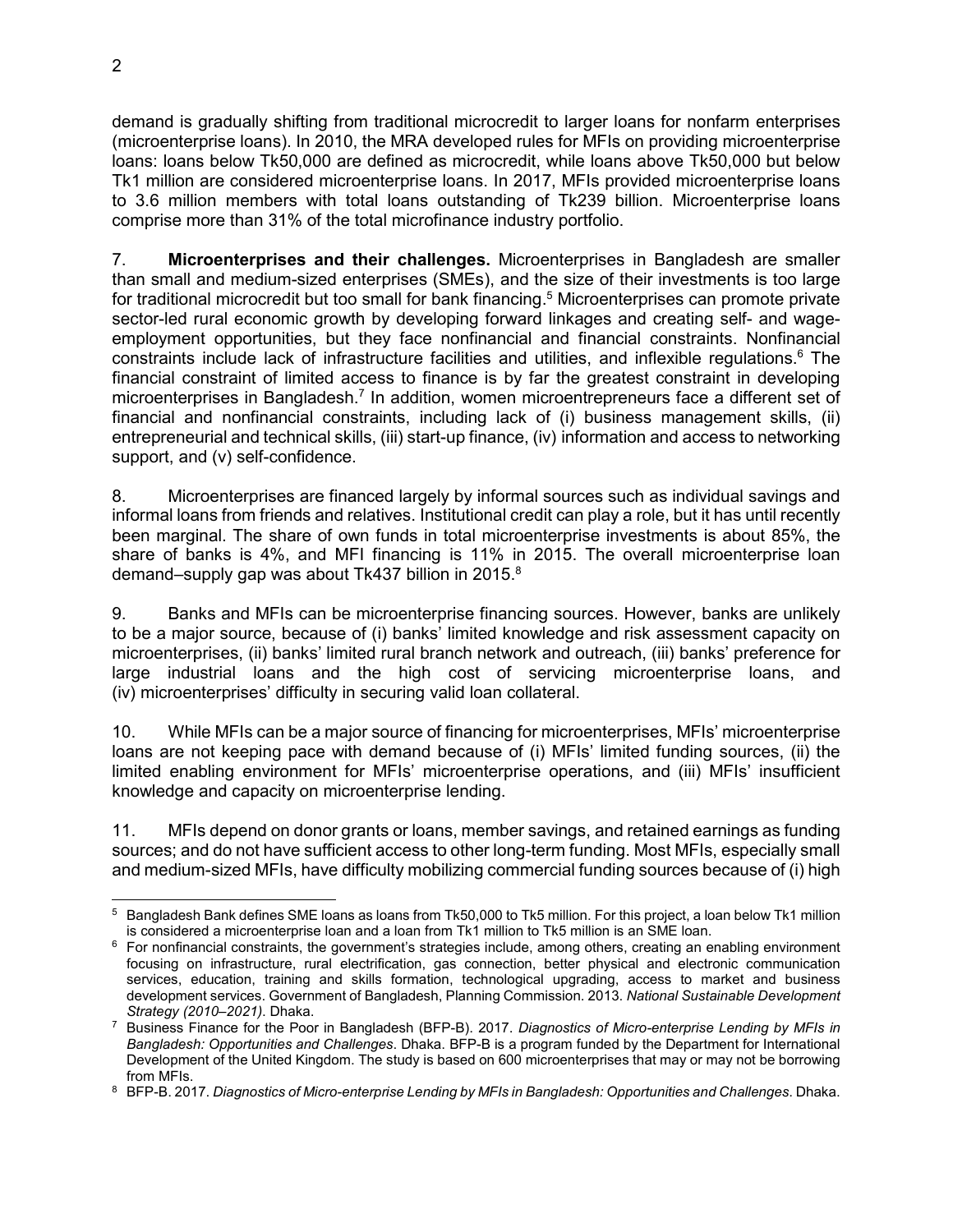commercial borrowing costs, (ii) MFIs' insufficient risk management and financial reporting capacity, and (iii) commercial lenders' lack of knowledge on microfinance and perceived high risk.

12. **Palli Karma Sahayak Foundation.** To meet MFIs' funding needs, the government set up the PKSF in 1990 as a microfinance wholesaler that provides loans to POs. The PKSF is registered as a not-for-profit company under the Companies Act, 1994 (Act No. 18) for poverty alleviation through sustainable employment generation. It has 277 POs with loans outstanding of Tk44 billion in 2017, while loan disbursement totaled Tk31 billion and net income totaled Tk1.9 billion in 2017. The PKSF has been an important funding source for small and medium-sized MFIs. Its cumulative loan recovery rate was 99.34% at the end of FY2017.<sup>9</sup>

13. In 2017, client savings, retained earnings, and other funds comprised 77% of total MFI funding, followed by loans from commercial banks (16%) and the PKSF (5%). Funding from other sources, including donor funds and other grants, has been declining substantially and made up only 2% of total MFI funding (footnote 4). MFIs are allowed by the MRA to mobilize only member savings and not public deposits. The MRA Rules (2010) also impose caps on MFIs' microenterprise loan volume and the mobilization of member savings. MFI operational guidelines are not fully adequate for microenterprise loans, and many MFIs have limited capacity to provide such loans.

14. In 2001, the PKSF started a microenterprise program to enable its POs to lend to members who have graduated from microcredit and need higher capital for investments. Under the program, any business with an investment up to Tk1.5 million, excluding land and buildings, is considered a microenterprise.<sup>10</sup> The PKSF reported that demand for microenterprise loans has been steadily growing. The number of microenterprise loan end-borrowers from PKSF POs increased from 189,528 in 2010 to 1.15 million at the end of 2017, of whom 70% are women. As of July 2017, the PKSF had cumulatively disbursed more than Tk405 billion in microenterprise loans to POs, with current loans outstanding of Tk13 billion. PKSF disbursements to POs under the microenterprise program totaled Tk7.5 billion in FY2017.

15. With current funding levels, however, the PKSF and its POs can meet only part of their existing members' demand. The PKSF estimates that 2.4 million members of existing POs are eligible for microenterprise loans. The current average microenterprise loan size to end-borrowers is Tk95,000 and is likely to increase as borrowers' investment size grows. The PKSF projects that POs' microenterprise loan demand for 2018–2022 would total Tk107 billion, but its internal onlending resources would be limited to Tk74 billion. This means the PKSF needs at least Tk33 billion for 2018–2022 just to meet existing POs' microenterprise loan demand.<sup>11</sup> Thereby, this project would contribute approximately 13% of PKSF's funding gap.

16. **Proposed solution.** The government considers the PKSF's access to affordable longterm funding as indispensable to solving microenterprise financing constraints. ADB will provide a loan to ease mostly short-term microenterprise financing. The loan will be provided to the PKSF for lending to POs based on eligibility criteria for further sub-lending to microenterprises.

17. The project design takes into account lessons from related ADB operations which highlight the need to strengthen subproject performance monitoring and risk management measures, and

 9 Palli Karma Sahayak Foundation. http://www.pksf-bd.org.

 $10$  The PKSF has its own definition for microenterprises, but MFIs normally identify microenterprises by loan size.

<sup>11</sup> For 2010–2017, the PKSF's microenterprise loan disbursement grew 20% per year on average. With external sources of funding, the PKSF estimates microenterprise loan demand to grow 33% per year during 2018–2022.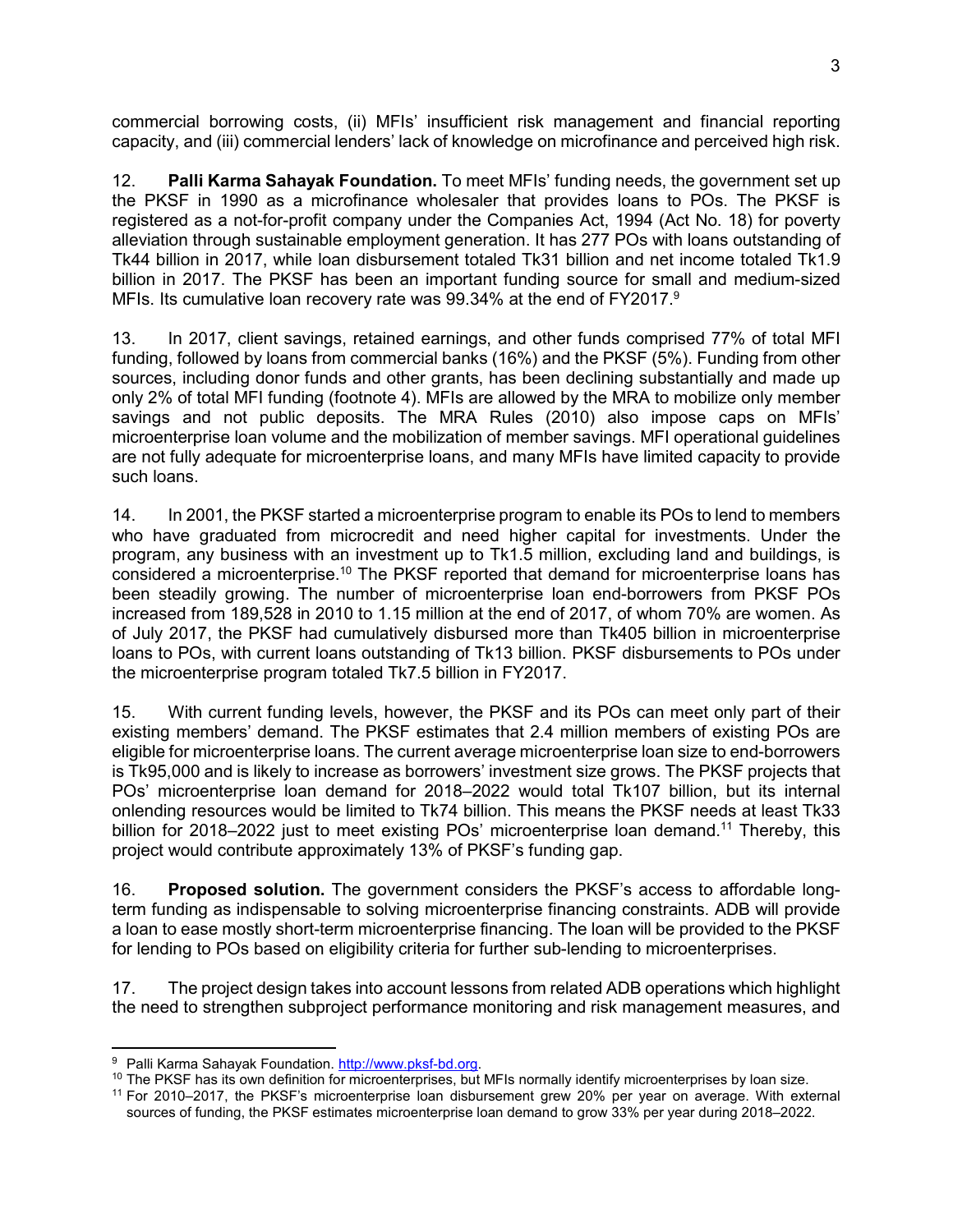emphasizes support for female entrepreneurs (footnote 16). For medium- to long-term solutions, the project will assist the PKSF and its POs in enhancing their capacity in microenterprise lending and promoting sustainable operations (para. 23). Through the attached TA, the project will support the PKSF and its POs in expanding MFIs' microenterprise development services (para. 35). The project will also espouse gender equity and target a loan portfolio with at least 70% women borrowers (paras. 21, 43).

18. **Value added by ADB assistance.** The project's key value addition is to transform PKSF and POs towards a more market oriented financing institutions. MFIs are rapidly expanding their microenterprise portfolios but lack essential skills to make enterprise loans. The size of microenterprise loans is considerably larger than traditional microcredit; and MFIs need to be equipped with appropriate risk assessment, credit appraisal, and financial management skills for microenterprise finance. The project will also strengthen MFIs' environmental and social safeguard monitoring by installing an environmental and social screening system at the PKSF and its POs. Furthermore, the project will bring a technology innovation in POs by introducing a pilot mobile-based microenterprise financing application (para. 24).

19. **Alignment of the Government and ADB Strategies.** The project is aligned with the government's National Sustainable Development Strategy, 2010-2021, which promotes micro, small, and medium-sized enterprise to generate job opportunities.<sup>12</sup> ADB's country partnership strategy for Bangladesh, 2016–2020 identifies improving rural livelihoods and expanding employment opportunities as key priority areas.<sup>13</sup> The project is based on ADB's successful experience in microfinance and SMEs, including projects with the PKSF.<sup>14</sup>

#### **B. Impact and Outcome**

20. The project is aligned with the following impact: growth of microenterprises expanded to provide forward linkages to agriculture and generate job opportunities.<sup>15</sup> The project will have the following outcome: microenterprises' access to MFI financing increased.<sup>16</sup>

### **C. Outputs**

-

21. **Output 1: Funding to microfinance institutions for microenterprise loans expanded.** This output will provide a credit line to the PKSF for onlending to POs to ease short-term microenterprise financing constraints. It aims to provide loans to 40,000 microentrepreneurs, of whom 70% are female.<sup>17</sup> The typical onlending rate is  $5.0\% - 7.5\%$  per year from the PKSF to POs

<sup>12</sup> Government of Bangladesh, Planning Commission. 2013. *National Sustainable Development Strategy (2010–2021)*. Dhaka.

<sup>13</sup> ADB. 2016. *Country Partnership Strategy: Bangladesh, 2016–2020*. Manila.

<sup>14</sup> ADB projects for micro, small, and medium-sized enterprises in Bangladesh include the (i) ADB. 2009. *Grant Assistance Report: Proposed Grant Assistance to the People's Republic of Bangladesh for Developing Inclusive Insurance Sector Project*. Manila; (ii) ADB. 2009. *Report and Recommendation of the President to the Board of Directors: Proposed Loan to the People's Republic of Bangladesh for the Small and Medium-Sized Enterprise Development Project.* Manila; and (iii) ADB. 2016. *Report and Recommendation of the President to the Board of Directors: Proposed Loan and Administration of Technical Assistance Grant to the People's Republic of Bangladesh for the Second Small and Medium-Sized Enterprise Development Project*. Manila.

<sup>15</sup> Government of Bangladesh, Planning Commission. 2013. *National Sustainable Development Strategy (2010–2021)*. Dhaka.

<sup>&</sup>lt;sup>16</sup> The design and monitoring framework is in Appendix 1.

<sup>&</sup>lt;sup>17</sup> The project will finance various types of microenterprise mainly in agriculture, manufacturing, processing and service sectors. Examples of microenterprises include milk production, light manufacturing, food processing, retail shops and transport services.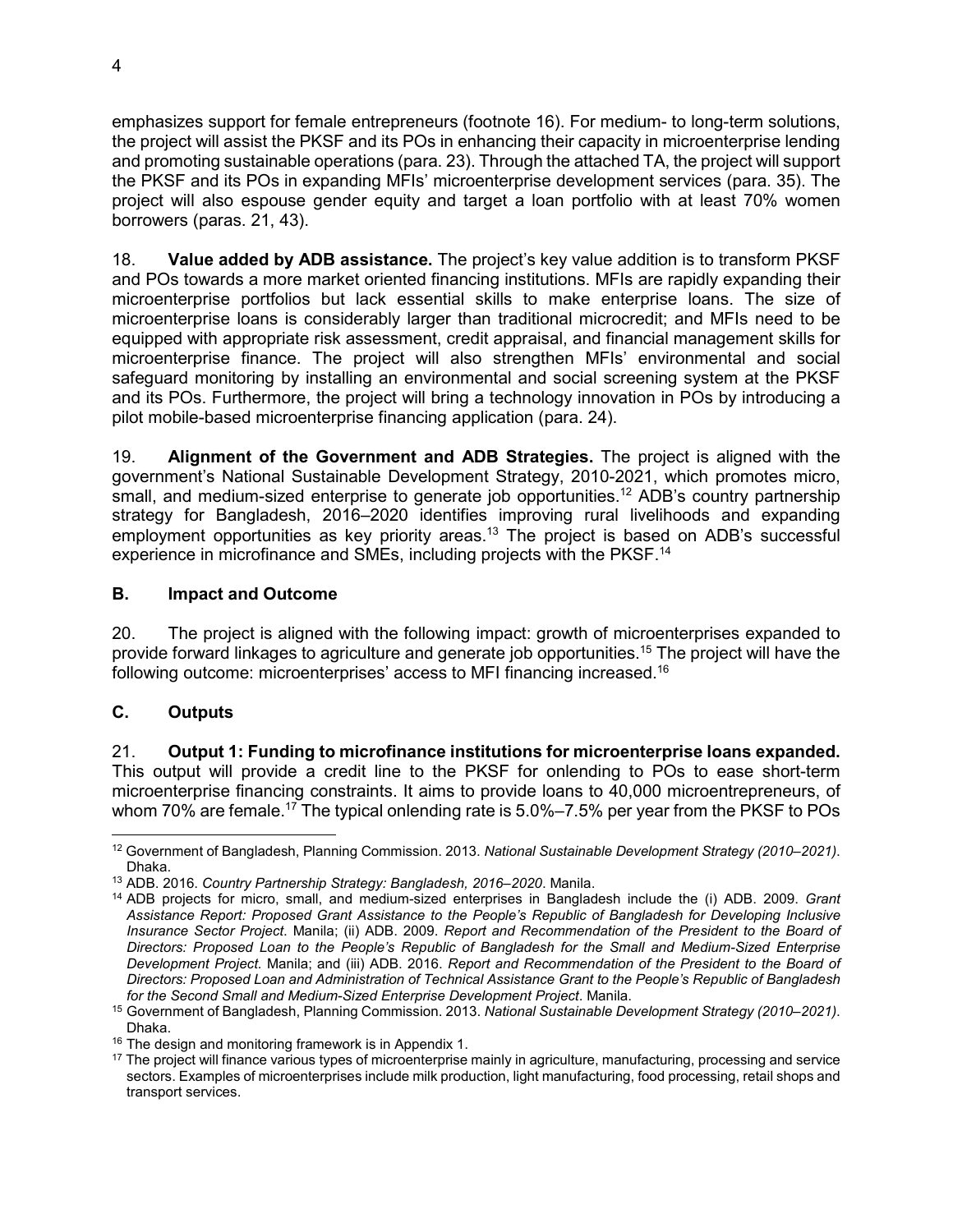and about 25.0% per year from POs to end-borrowers.<sup>18</sup> The regulatory interest rate cap on MFIs is 27% per year in Bangladesh. The project will make sure that the POs have onlending rates that are adequate to cover all costs and risks associated with onlending, have an adequate margin, and comply with MRA regulations.

22. To address medium-term financing constraints, the output will support the development of a medium-term institutional strengthening and financing strategy for the PKSF. The strategy will include enhancing the PKSF's policies, risk assessment, due diligence, and financial and portfolio management and monitoring; and assessing the feasibility of diversifying funding sources.

#### 23. **Output 2: Microfinance institutions' capacity in microenterprise lending enhanced.**

The output will enhance MFI capacity in microenterprise lending by improving microenterprise finance operational guidelines for MFIs. The guidelines will have methodologies for credit appraisal, pricing, terms and conditions, and financial and portfolio management and monitoring of MFIs' microenterprise finance operations, including risk management. Improvement of the guidelines will be followed by training for the PKSF's POs.

24. For selected POs, a pilot mobile-based microenterprise financing application will be implemented for activities such as loan application, appraisal, disbursement, and collection. For the pilot project, support will include legal and regulatory consultation, application development or adoption, guidelines and manual development, and PO and client training.

25. **Output 3: Microfinance institutions' microenterprise development support extended.** The output will support microenterprises' access to wider and upscale markets. It will identify promising microenterprise products for potential expansion and support microenterprise cluster development by assisting in quality control, branding, packaging, and marketing.<sup>19</sup> Priority will be given to female microenterprise borrowers. The output will also support e-commerce platform development for microenterprises.

#### **D. Summary Cost Estimates and Financing Plan**

26. The project is estimated to cost \$62.5 million (Table 1). Detailed cost estimates by expenditure category and by financier are included in the project administration manual (PAM). The summary financing plan is in Table 2. ADB will finance the credit line. Additional financing could be considered upon timely liquidation of the full loan amount.

| Table 1: Summary Cost Estimates (\$ million) |      |  |  |  |
|----------------------------------------------|------|--|--|--|
| <b>Items</b><br>Amount                       |      |  |  |  |
| Credit line                                  | 50.0 |  |  |  |
| Microenterprise contribution <sup>a</sup>    | 12.5 |  |  |  |
| Total                                        | 62.5 |  |  |  |

 $\frac{a}{b}$  Microenterprise borrowers must contribute at least 20% of total investments from their own sources. Source: Asian Development Bank.

 $\overline{a}$ <sup>18</sup> Because of the high operational cost in serving many small borrowers, microfinance interest rates are high. In South Asia, microfinance interest rates are 20%–30% per year. The global average microfinance interest rate is about 35% (C. Kneiding and R. Rosenberg. 2008. *Variations in Microcredit Interest Rates*. *CGAP Brief*. Washington, DC: Consultative Group to Assist the Poor).

<sup>&</sup>lt;sup>19</sup> Under cluster development, microenterprises that produce similar products will be formed into groups and provided assistance in quality improvement, branding, and marketing for better quality and higher quantity production.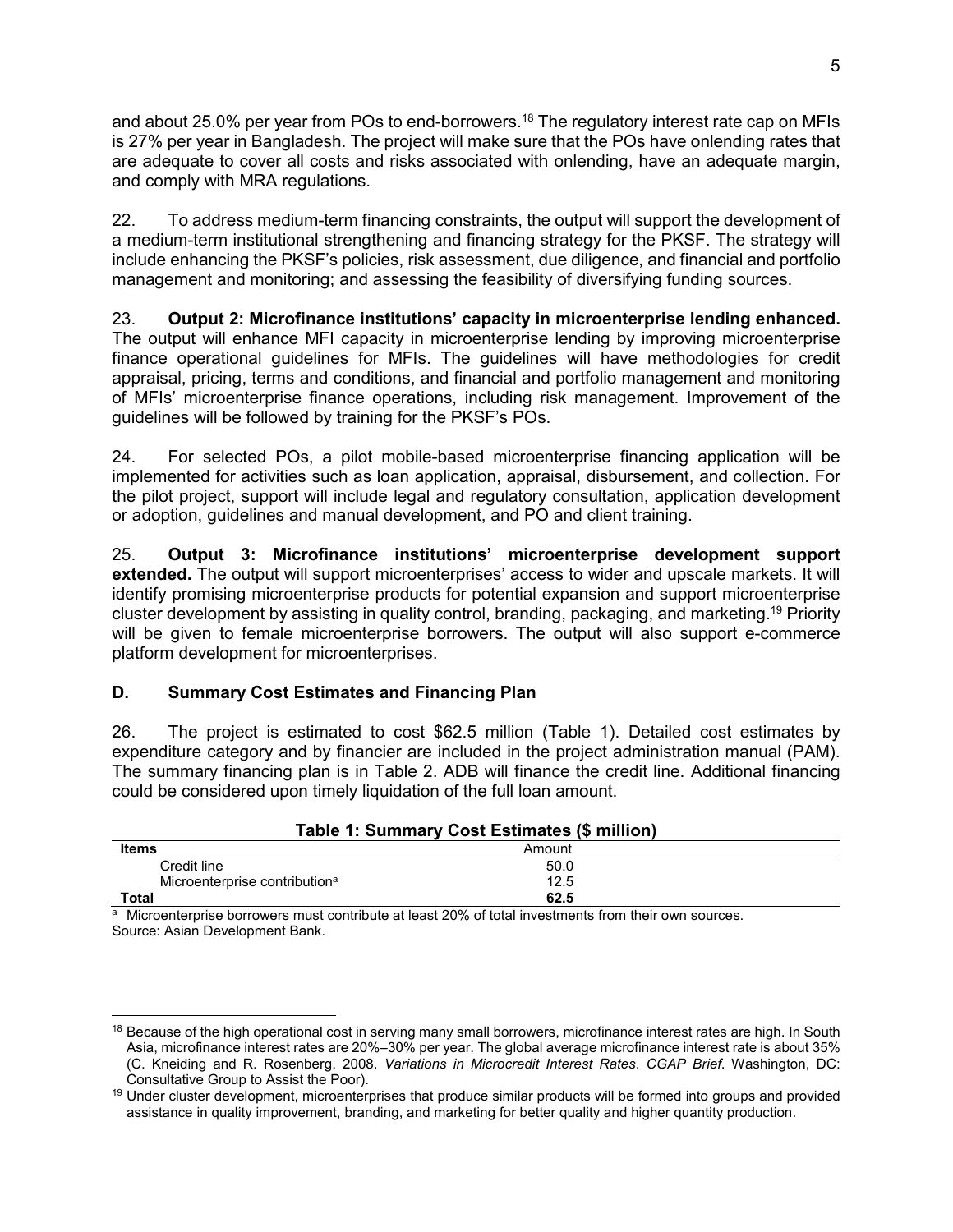|                                           | Amount        | <b>Share of Total</b> |  |  |
|-------------------------------------------|---------------|-----------------------|--|--|
| <b>Source</b>                             | $(S$ million) | (%)                   |  |  |
| Asian Development Bank                    |               |                       |  |  |
| Ordinary capital resources (regular loan) | 50.0          | 80.0                  |  |  |
| Microenterprise contribution <sup>a</sup> | 12.5          | 20.0                  |  |  |
| Total                                     | 62.5          | 100.0                 |  |  |

**Table 2: Summary Financing Plan**

a Microenterprise borrowers must contribute at least 20% of total investments from their own sources. Source: Asian Development Bank.

27. The government has requested a regular loan of \$50 million from ADB's ordinary capital resources to help finance the project. The loan will have a 20-year term, including a grace period of 5 years; an annual interest rate determined in accordance with ADB's London interbank offered rate (LIBOR)-based lending facility; a commitment charge of 0.15% per year; and such other terms and conditions set forth in the draft loan and project agreements. Based on the straight-line method, the average maturity is 12.75 years, and there is no maturity premium payable to ADB.

28. ADB will disburse the loan proceeds following its *Loan Disbursement Handbook* (2017, as amended from time to time) and detailed arrangements agreed between the government and ADB. The advance fund procedure will be used based on the estimate of the eligible expenditures for the forthcoming 6 months. To make sure that the ADB loan is used for its intended purpose, the PKSF will maintain all POs' sub-borrower records. In addition, the PKSF and all POs funded under the project will submit an audited statement of utilization of funds.

29. **Relending.** The government will relend the ADB loan proceeds to the PKSF in local currency at ADB's LIBOR-based interest rate plus 0.75% per year and a maturity of 20 years, including a grace period of 5 years, under a subsidiary loan agreement. The government will bear the foreign exchange risks.

30. **Onlending.** The PKSF will onlend to selective POs for financing eligible microenterprise borrowers. Onlending rates from the PKSF to POs are 7.5% per year for POs with total loans outstanding above Tk1.0 billion; 6.0% for POs with total loans outstanding of Tk0.5 billion–Tk1.0 billion; and 5.0% for POs with total loans outstanding below Tk0.5 billion. PKSF loans to POs will have a 3-year maturity, including a 6-month grace period.

31. **Sub-lending.** POs will finance their member microenterprise borrowers. Loans to microenterprise borrowers range from Tk50,000 to Tk1 million; the maturity will mostly be less than 1 year but can be up to 2 years. The repayment schedule will depend on the cash flow pattern of microenterprises. The maximum interest rate for the sub-loan is 25% per year based on a declining balance.<sup>20</sup> The loans repaid by POs will be maintained at the microenterprise fund account established at PKSF. PKSF will onlend to POs with the same onlending terms and conditions by PKSF.

### **E. Implementation Arrangements**

32. The Financial Institutions Division (FID) of the Ministry of Finance will be the executing agency and the PKSF will be the implementing agency. A project steering committee will be formed by the government comprising the Economic Relations Division and Finance Division of the Ministry of Finance, the FID, the PKSF, and other relevant stakeholders. The steering committee will monitor and supervise overall project implementation and provide guidance on

 $\overline{a}$  $20$  A declining balance interest rate is calculated based on the outstanding principal loan amount.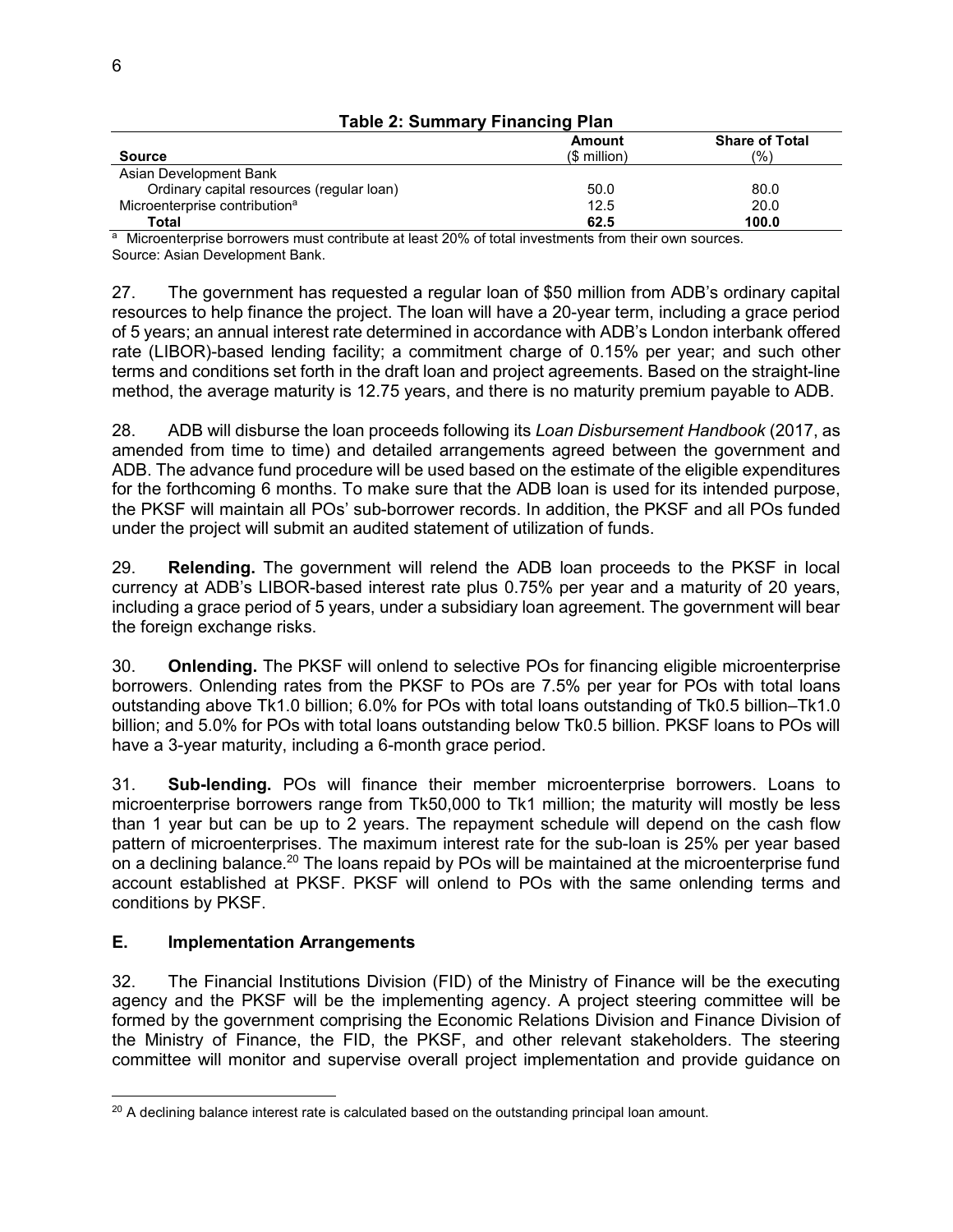major project implementation issues. The FID will provide guidance on day-to-day project implementation matters to the project implementation unit (PIU).

33. The PIU will be established at the PKSF. It will be led by a project coordinator and will have at least one full-time staff whose qualifications are satisfactory to ADB. The PIU will implement and monitor project implementation, coordinate with TA consultants, and report project progress to the Economic Relations Division, Finance Division, FID and ADB.

34. The implementation arrangements are summarized in Table 3 and described in detail in the PAM.<sup>21</sup>

| <b>Aspects</b>               |                                                                                                                                                                                                                                                                            | <b>Arrangements</b> |           |
|------------------------------|----------------------------------------------------------------------------------------------------------------------------------------------------------------------------------------------------------------------------------------------------------------------------|---------------------|-----------|
| Implementation period        | January 2019–December 2020                                                                                                                                                                                                                                                 |                     |           |
| Estimated completion date    | December 2020                                                                                                                                                                                                                                                              |                     |           |
| Estimated loan closing date  | March 2021 <sup>a</sup>                                                                                                                                                                                                                                                    |                     |           |
| Management                   |                                                                                                                                                                                                                                                                            |                     |           |
| Oversight body<br>(i)        | FID secretary in the Ministry of Finance (Chair)<br>ERD representative in the Ministry of Finance (member)<br>FD representative in the Ministry of Finance (member)<br>FID representative (member)<br>PKSF representative (member)<br>Other relevant stakeholders (member) |                     |           |
| Executing agency<br>(ii)     | <b>FID</b>                                                                                                                                                                                                                                                                 |                     |           |
| Implementing agency<br>(iii) | <b>PKSF</b>                                                                                                                                                                                                                                                                |                     |           |
| Implementation unit<br>(iv)  | Project implementation unit, three staff under the supervision of the PKSF deputy<br>managing director                                                                                                                                                                     |                     |           |
| Consulting services          | Individual consultant<br>selection                                                                                                                                                                                                                                         | 9 person-months     | \$484,000 |
|                              | Firm: quality- and cost-<br>based selection (90:10)                                                                                                                                                                                                                        | 16 person-months    |           |
| Disbursement                 | ADB will disburse the loan proceeds following ADB's Loan Disbursement<br>Handbook (2017, as amended from time to time) and detailed arrangements<br>agreed between the government and ADB. An advance account will be used.                                                |                     |           |

**Table 3: Implementation Arrangements** 

ADB = Asian Development Bank, ERD = Economic Relations Division, FD = Finance Division, FID = Financial Institutions Division, PKSF = Palli Karma Sahayak Foundation.

<sup>a</sup> The expected closing date is March 2021 for the loan and the technical assistance. Source: Asian Development Bank.

#### **III. ATTACHED TECHNICAL ASSISTANCE**

35. The transaction TA will assist the PKSF and its POs in enhancing their capacity in microenterprise lending and promoting their sustainable operations. Its outcome and outputs align with the loan. The TA will support (i) developing the PKSF's medium-term institutional strengthening and financing strategy and building capacity at the PKSF, (ii) improving microenterprise finance operational guidelines for MFIs and providing MFI training, (iii) initiating a pilot mobile-based microenterprise financing application for selected POs, (iv) supporting microenterprise cluster development, and (v) developing a microenterprise e-commerce platform.

36. The TA will require inputs from the following international experts: technical advisor for Microenterprise Development Project (3 person-months), microenterprise finance specialist (3 person-months), and e-commerce specialist (3 person-months); and from the following national experts: mobile microfinance specialist (6 person-months), microenterprise development

<sup>-</sup> $21$  Project Administration Manual (accessible from the list of linked documents in Appendix 2).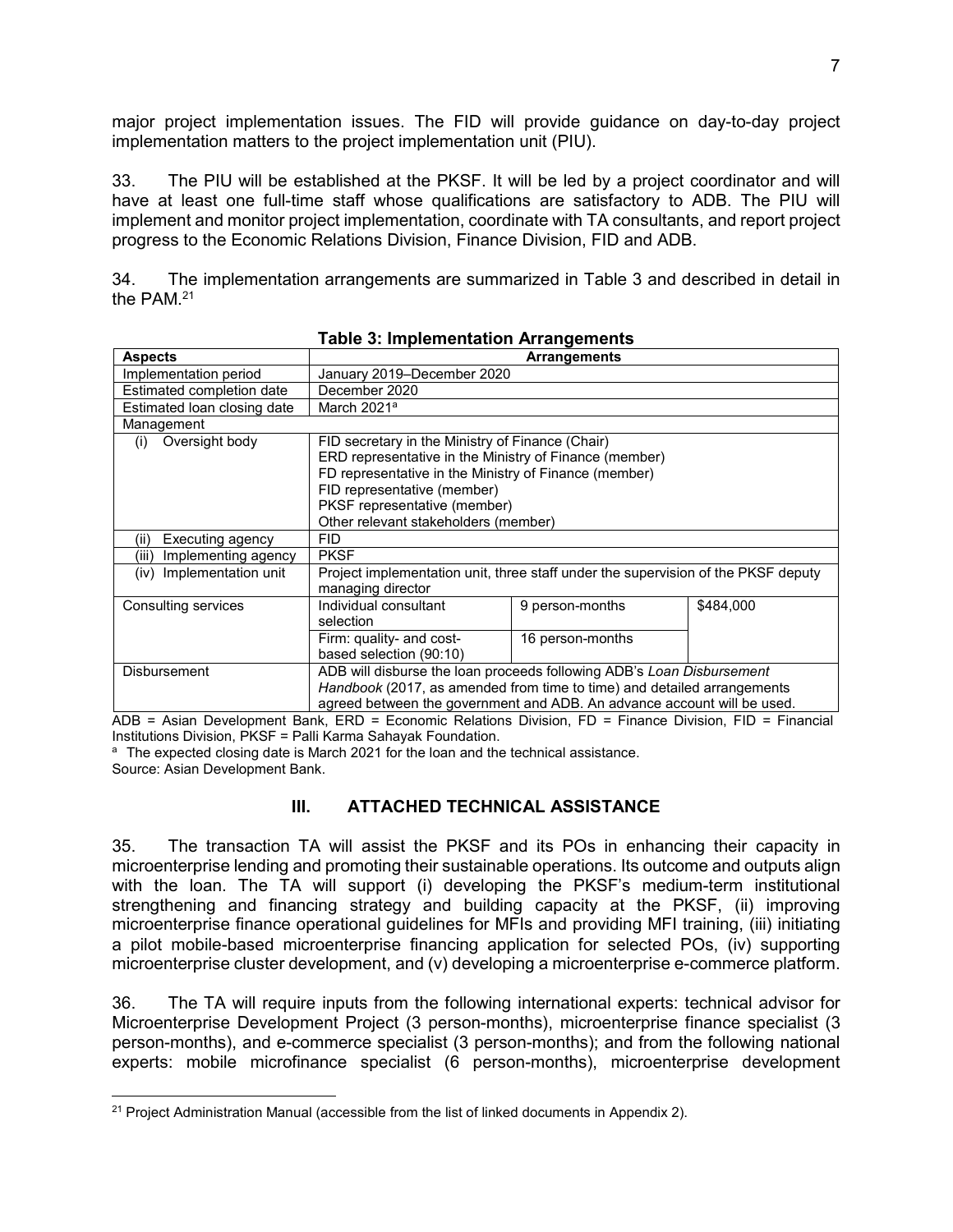specialist (4 person-months), and financial analysis specialist (6 person-months). Procurement will follow the ADB Procurement Policy (2017, as amended from time to time) and its associated staff instructions. ADB will procure consulting services using open competitive bidding procedures.

37. The TA is estimated to cost \$550,000, of which \$500,000 will be financed on a grant basis by the Financial Sector Development Partnership Special Fund.<sup>22</sup> The PKSF will provide counterpart support in the form of counterpart staff, and other in-kind contributions. Disbursement will follow ADB's *Technical Assistance Disbursement Handbook* (2010, as amended from time to time). The TA will be implemented over 2 years.

### **IV. DUE DILIGENCE**

### **A. Technical**

38. ADB assessed the selected POs' technical capacity to make microenterprise loans. POs have dedicated staff and established procedures for loan appraisal, loan sanction, and portfolio monitoring and reporting for microenterprise loans. Further support to improve MFI capacity for microenterprise financing is needed, however, particularly for client due diligence, credit risk assessment, portfolio monitoring, and the management information system. For this, the project will support the PKSF and its POs through the attached TA.

### **B. Economic and Financial**

39. The project will directly benefit at least 40,000 microenterprises in Bangladesh, of which 70% are female borrowers, by providing a reliable and affordable institutional source of finance. In doing so, the project greatly economizes the beneficiaries' fund costs and promotes the efficient allocation of finance, thus yielding a higher rate of return from the beneficiaries' microenterprise investments.<sup>23</sup>

### **C. Governance**

40. ADB requirements and policies on financial management and procurement measures, and environmental and social safeguards, were discussed and agreed with the government and the PKSF and incorporated in the project design. The specific requirements are described in the PAM. Procurement of goods, works, and non-consultancy services will follow the ADB Procurement Policy and the Procurement Regulations for ADB Borrowers (2017, as amended from time to time). Procurement will be undertaken by the individual beneficiary; fitness for purpose can be achieved by using established private sector and commercial practices.

41. The financial management risk is *moderate*. Based on financial due diligence, the PKSF needs to strengthen its capacity particularly its management information system. The financial management assessment, which includes a financial analysis of POs, indicated that the PKSF has sufficient experience in managing similar projects for ADB and other international development partners and has the necessary financial management arrangements. The PKSF's POs, however, potentially have key financial management risks, such as (i) insufficient quality of

<sup>-</sup><sup>22</sup> Established by ADB. Financing partner: the Government of Luxembourg.

 $23$  The project beneficiaries' only alternative source of funding, apart from relatives and friends, is informal moneylenders who typically charge more than 120% per year. The project provides cost-efficient and reliable access to finance for the beneficiaries.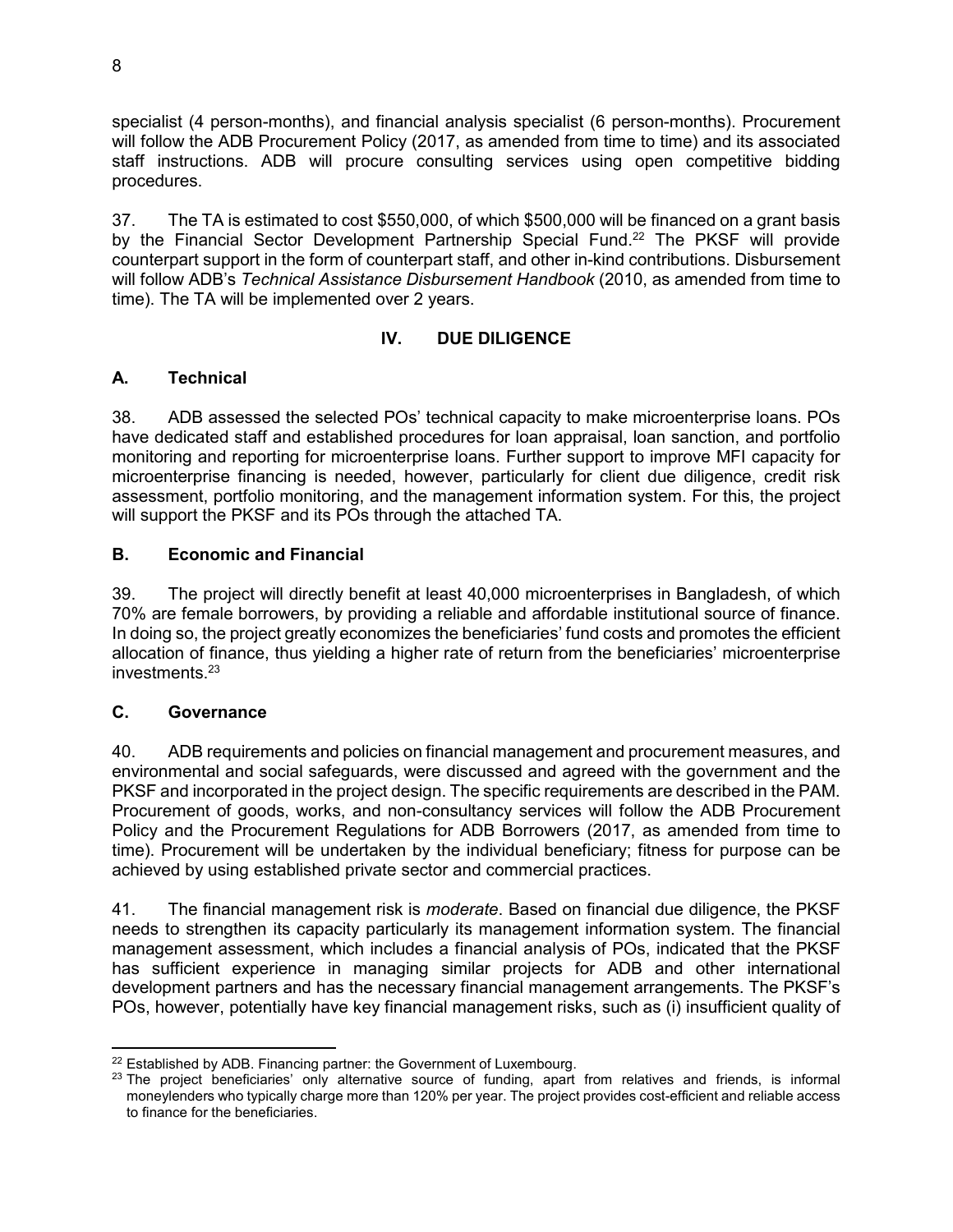POs' audit and financial statements, and (ii) inadequate POs' portfolio management practices. The attached TA will address these issues.

42. ADB's Anticorruption Policy (1998, as amended to date) was explained to and discussed with the government and the PKSF. The specific policy requirements and supplementary measures are described in the PAM (footnote 21).

## **D. Poverty, Social, and Gender**

43. The project is expected to have a tangible employment generation impact on the poor and low-income population by establishing and expanding microenterprises. The estimated monthly income of microenterprise workers in manufacturing, processing, or services ranges from Tk4,000 for part-time workers to Tk15,000 for full-time workers.<sup>24</sup> Considering Bangladesh's per capita gross national income in FY2017 was Tk127,401, the project is expected to contribute to poverty reduction by increasing rural household incomes.<sup>25</sup> The project has a strong focus on developing women-led microenterprises and will develop MFI capacity in conducting women-focused microenterprise financing. The project is classified *gender equity as a theme*. 26

## **E. Safeguards**

44. In compliance with ADB's Safeguard Policy Statement (2009), the project's safeguard categories are as follows:  $27$ 

45. **Environment (category FI treated as C).** The project is expected to have minimal environmental impact since sub-loans to microenterprises will be mainly for light manufacturing, trade, and service activities.

46. **Involuntary resettlement (category FI treated as C).** Only sub-loans not requiring any involuntary resettlement will be financed.

47. **Tribes, minor races, ethnic sects and communities (category FI treated as C).** Subloans are for activities that will not have any impact on tribes, minor races, ethnic sects and communities.<sup>28</sup>

48. The PKSF has developed environmental and social screening guidelines for POs, which were agreed by ADB. Subproject screening will be mandatory for implementation by all POs to be financed under the project, and POs will report on the status of the screening checklist to ADB through the PKSF. The POs will

(i) screen all subprojects to be financed under the project to ensure compliance with government regulations, project legal agreements, the PAM, and environmental and social screening guidelines; and

<sup>-</sup><sup>24</sup> International Fund for Agricultural Development. 2016. *People's Republic of Bangladesh: Finance for Enterprise Development and Employment Creation Project—Project Performance Assessment*. Rome; and ADB estimates.

<sup>25</sup> Government of Bangladesh, Bangladesh Bureau of Statistics. 2018. *National Accounts Statistics (Provisional Estimates of GDP, 2017–18 and Final Estimates of GDP, 2016–17)*. Dhaka.

 $26$  Gender Action Plan (accessible from the list of linked documents in Appendix 2).

<sup>&</sup>lt;sup>27</sup> ADB. Safeguard Categories. https://www.adb.org/site/safeguards/safeguard-categories.

<sup>&</sup>lt;sup>28</sup> Groups or population identified as indigenous peoples within the context of ADB's Safeguard Policy Statement will be referred to in this document as tribes, minor races, ethnic sects and communities (following the request of the Government of Bangladesh).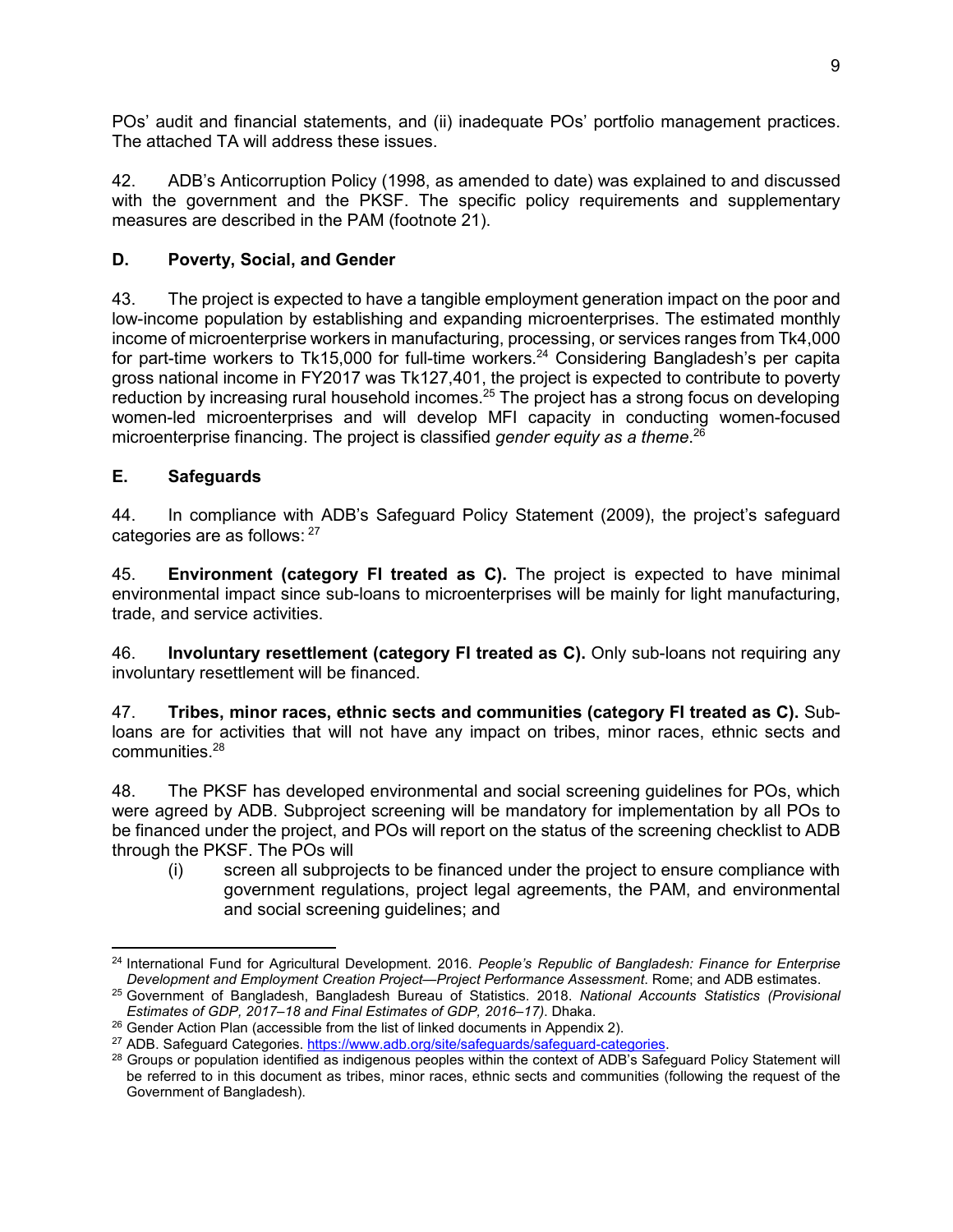(ii) exclude all subprojects with *category A* and *category B* impacts on the environment, involuntary resettlement, and tribes, minor races, ethnic sects and communities; and finance only subprojects that are classified *category C*.

#### **F. Summary of Risk Assessment and Risk Management Plan**

49. Significant risks and mitigating measures are summarized in Table 4 and described in detail in the risk assessment and risk management plan.<sup>29</sup>

| The PKSF conducts PO audits twice a year. In addition, the PKSF monitors    |
|-----------------------------------------------------------------------------|
|                                                                             |
|                                                                             |
|                                                                             |
|                                                                             |
|                                                                             |
| effectiveness and the risk of cost increase will be minimum. The attached   |
| TA will improve the PKSF's operations in view of the growing cost of funds. |
|                                                                             |

| Table 4: Summary of Risks and Mitigating Measures |  |  |  |
|---------------------------------------------------|--|--|--|
|---------------------------------------------------|--|--|--|

ADB = Asian Development Bank, MRA = Microcredit Regulatory Authority, PKSF = Palli Karma Sahayak Foundation, PO = partner organization, TA = technical assistance. Source: Asian Development Bank.

#### **V. ASSURANCES**

50. The government and the PKSF have assured ADB that implementation of the project shall conform to all applicable ADB policies, including those concerning anticorruption measures, safeguards, gender, procurement, consulting services, and disbursement as described in detail in the PAM and loan documents.

51. The government and the PKSF have agreed with ADB on certain covenants for the project, which are set forth in the draft loan agreement and project agreement.

#### **VI. RECOMMENDATION**

52. I am satisfied that the proposed loan would comply with the Articles of Agreement of the Asian Development Bank (ADB) and recommend that the Board approve the loan of \$50,000,000 to the People's Republic of Bangladesh for the Microenterprise Development Project, from ADB's ordinary capital resources, in regular terms, with interest to be determined in accordance with ADB's London interbank offered rate (LIBOR)-based lending facility; for a term of 20 years, including a grace period of 5 years; and such other terms and conditions as are substantially in accordance with those set forth in the draft loan and project agreements presented to the Board.

> Takehiko Nakao President

31 October 2018

<sup>-</sup> $29$  Risk Assessment and Risk Management Plan (accessible from the list of linked documents in Appendix 2).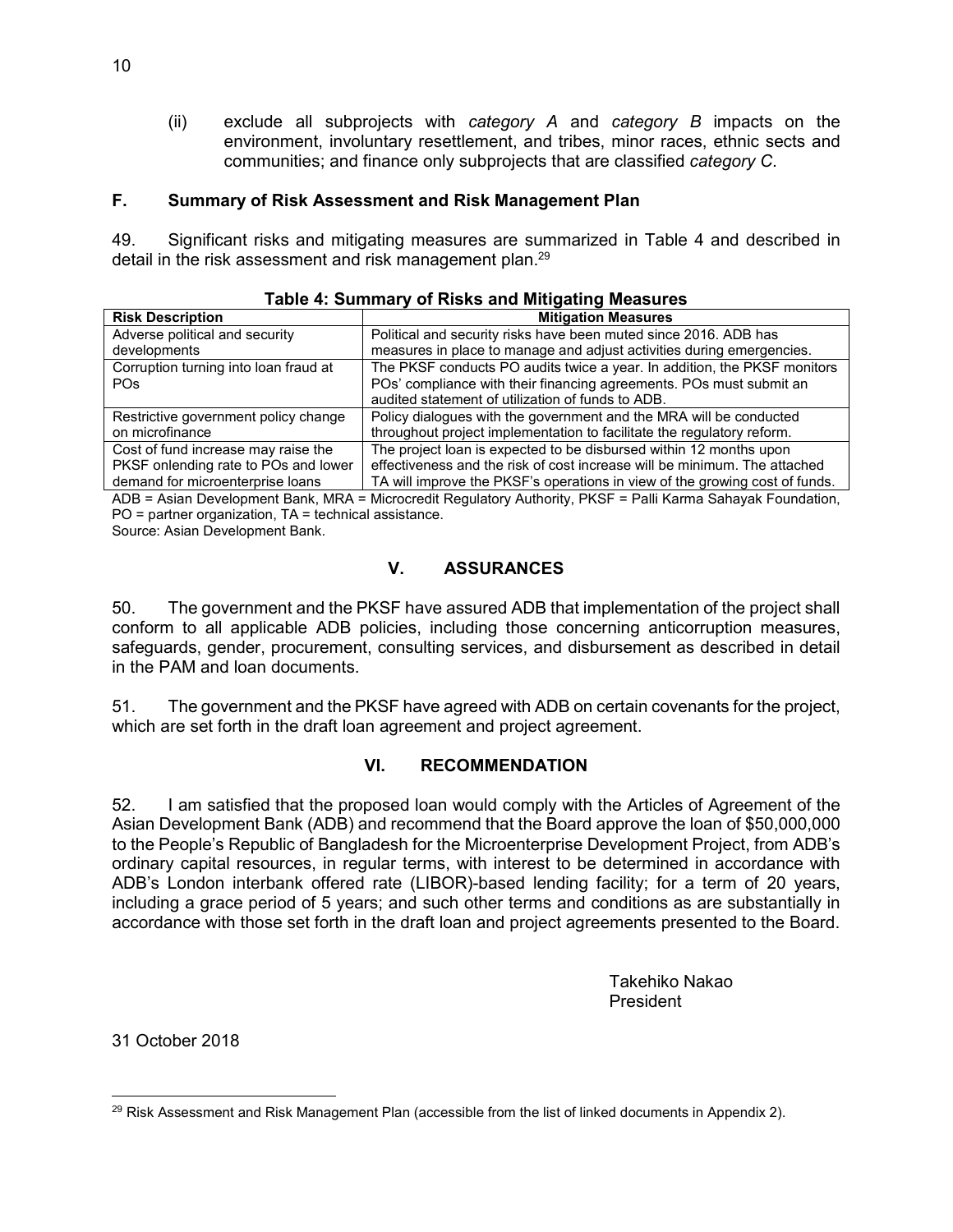## **DESIGN AND MONITORING FRAMEWORK**

| Impact the Project is Aligned with                                               |                                                                                                                                                                                                                                                                                                                                                                                                      |                                                                                                |                                                                                                                                    |
|----------------------------------------------------------------------------------|------------------------------------------------------------------------------------------------------------------------------------------------------------------------------------------------------------------------------------------------------------------------------------------------------------------------------------------------------------------------------------------------------|------------------------------------------------------------------------------------------------|------------------------------------------------------------------------------------------------------------------------------------|
|                                                                                  | Growth of microenterprises expanded to provide forward linkages to agriculture and generate job                                                                                                                                                                                                                                                                                                      |                                                                                                |                                                                                                                                    |
|                                                                                  | opportunities (National Sustainable Development Strategy, 2010-2021) <sup>a</sup>                                                                                                                                                                                                                                                                                                                    |                                                                                                |                                                                                                                                    |
|                                                                                  | <b>Performance Indicators with</b>                                                                                                                                                                                                                                                                                                                                                                   | <b>Data Sources and</b>                                                                        |                                                                                                                                    |
| <b>Results Chain</b>                                                             | Targets and Baselines <sup>b</sup>                                                                                                                                                                                                                                                                                                                                                                   | <b>Reporting Mechanisms</b>                                                                    | <b>Risks</b>                                                                                                                       |
| <b>Outcome</b><br>Microenterprises'<br>access to MFI<br>financing<br>increased   | By December 2020<br>Microenterprise borrowers of the<br>PKSF's POs increased by 40,000, of<br>whom at least 70% are female (end-<br>2017 baseline: 1.15 million, of whom<br>70% are women)                                                                                                                                                                                                           | PKSF annual reports,<br>executing and/or<br>implementing agency's<br>project completion report | Restrictive<br>government<br>policy change<br>on microfinance<br>may hinder the<br>growth of<br>microenterprise                    |
|                                                                                  |                                                                                                                                                                                                                                                                                                                                                                                                      |                                                                                                | lending.                                                                                                                           |
| <b>Outputs</b><br>1. Funding to<br>MFIs for<br>microenterprise<br>loans expanded | By December 2020<br>1a. Total microenterprise loans<br>outstanding of the PKSF reached<br>Tk17.00 billion (end-2017 baseline:<br>Tk13.34 billion)<br>1b. Total microenterprise loan<br>portfolio outstanding of the PKSF's<br>POs reached Tk81 billion, of which<br>at least 70% are for female<br>borrowers (end-2017 baseline:<br>Tk67 billion, of which Tk47 billion<br>were to female borrowers) | 1a-b. PKSF annual<br>reports, implementing<br>agency's project and TA<br>progress reports      | Cost of fund<br>increase may<br>raise the PKSF<br>onlending rate<br>to POs and<br>lower demand<br>for<br>microenterprise<br>loans. |
|                                                                                  | 1c. Medium-term institutional<br>strengthening and financing strategy<br>for the PKSF developed<br>(2018 baseline: not applicable)                                                                                                                                                                                                                                                                   | 1c. PKSF medium-term<br>institutional strengthening<br>and financing strategy<br>report        |                                                                                                                                    |
| 2. MFIs' capacity<br>in microenterprise<br>lending enhanced                      | 2a. Gender-inclusive microenterprise<br>finance operational guidelines for<br>MFIs improved (2018 baseline: not<br>applicable)<br>2b. 80 POs trained on<br>microenterprise lending operations<br>(2018 baseline: not applicable)                                                                                                                                                                     | 2a-c. PKSF annual<br>reports, implementing<br>agency's project and TA<br>progress reports      |                                                                                                                                    |
|                                                                                  | 2c. At least 10,000 microenterprise<br>borrowers from at least 3 POs<br>enrolled in a mobile-based<br>microenterprise finance application<br>and received training, of whom at<br>least 70% are female (2018<br>baseline: not applicable)                                                                                                                                                            |                                                                                                |                                                                                                                                    |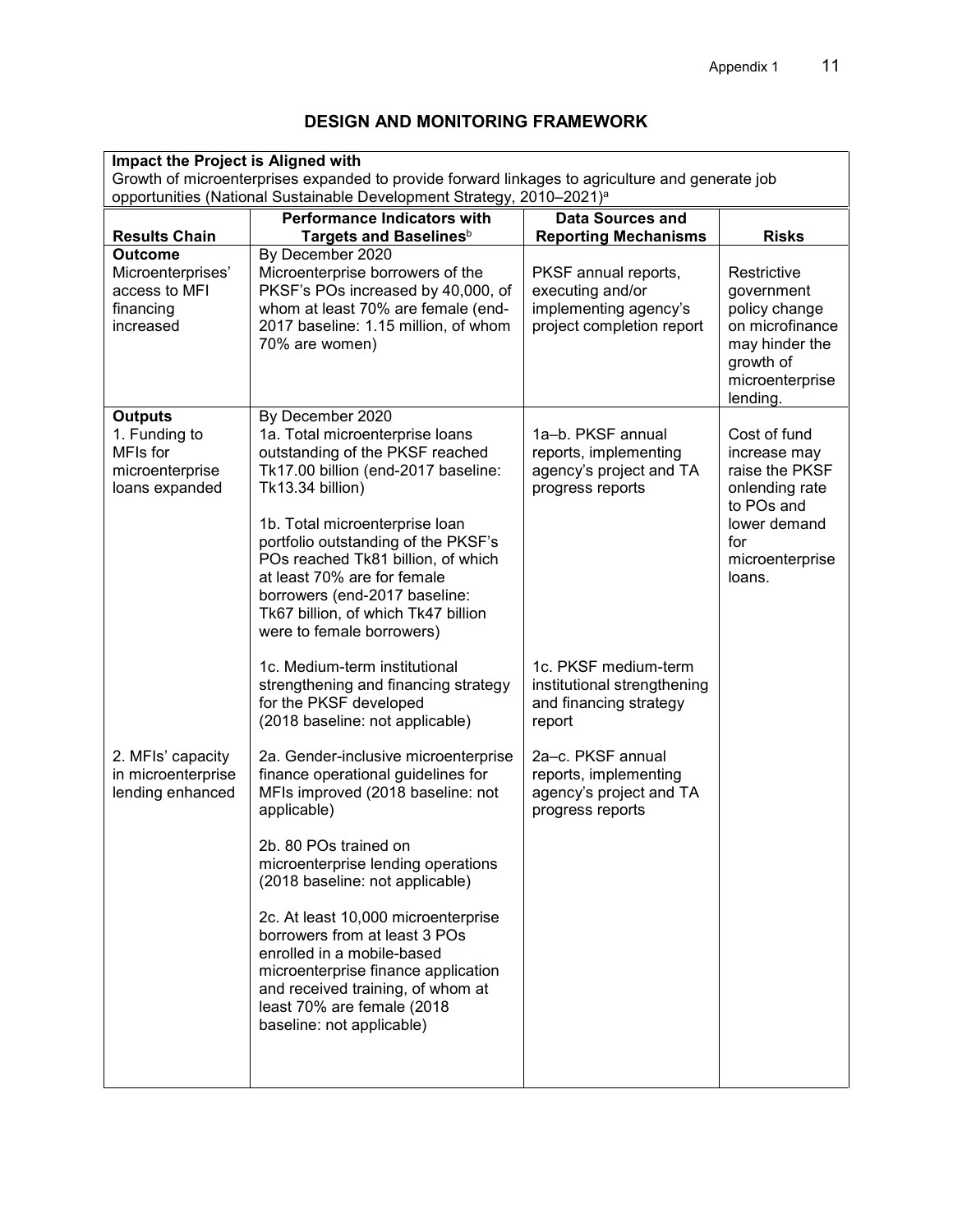|                                                                                     | <b>Performance Indicators with</b>    | Data Sources and            |              |  |
|-------------------------------------------------------------------------------------|---------------------------------------|-----------------------------|--------------|--|
| <b>Results Chain</b>                                                                | Targets and Baselines <sup>b</sup>    | <b>Reporting Mechanisms</b> | <b>Risks</b> |  |
| 3. MFIs'                                                                            | 3a. MFIs' microenterprise cluster     | 3a-b. PKSF annual           |              |  |
| microenterprise                                                                     | development support scheme            | reports, executing and/or   |              |  |
| development                                                                         | implemented for at least 3 enterprise | implementing agency's       |              |  |
| support extended                                                                    | clusters covering at least            | project and TA progress     |              |  |
|                                                                                     | 1,000 microenterprise borrowers, of   | reports                     |              |  |
|                                                                                     | whom at least 70% are female          |                             |              |  |
|                                                                                     | (2018 baseline: not applicable)       |                             |              |  |
|                                                                                     |                                       |                             |              |  |
|                                                                                     | 3b. At least 3 microenterprise        |                             |              |  |
|                                                                                     | products branded by the PKSF          |                             |              |  |
|                                                                                     | uploaded to an e-commerce platform    |                             |              |  |
|                                                                                     | (2018 baseline: not applicable)       |                             |              |  |
| <b>Key Activities with Milestones:</b>                                              |                                       |                             |              |  |
| Funding to MFIs for microenterprise loans expanded (under the loan and attached TA) |                                       |                             |              |  |
| 1.1 PKSF and government subsidiary loan agreement signing (Q4 2018)                 |                                       |                             |              |  |

- 1.2 PKSF loan disbursement to PKSF POs (Q1 2019–Q4 2020)
- 1.3 Microenterprise loan portfolio performance review (Q1 2019–Q4 2020)
- 1.4 Consultant recruitment (Q1 2019)
- 1.5 Consultations on medium-term institutional strengthening and financing strategy development for the PKSF (Q2 2019)
- 1.6 Strategy dissemination workshop (Q3 2019)

#### **2. MFIs' capacity in microenterprise lending enhanced (under the attached TA)**

- 2.1 Consultant recruitment (Q1 2019)
- 2.2 MFI consultations for microenterprise finance operational guidelines improvement (Q2–Q3 2019)
- 2.3 MFI training on microenterprise lending (Q1–Q4 2020)
- 2.4 POs' IT system review and online connectivity support plan development (Q2 2019)
- 2.5 Online connectivity support plan implementation (Q3 2019–Q4 2020)
- 2.6 POs' IT training (Q2 2019–Q4 2020)
- 2.7 Pilot POs' selection and mobile application adaptation plan (Q2–Q3 2019)
- 2.8 POs' system development and training (Q2–Q4 2019)
- 2.9 Client information dissemination and training (Q2 2019–Q4 2020)

#### 3. **MFIs' microenterprise development support extended (under the attached TA)**

- 3.1 Consultant recruitment (Q1 2019)
- 3.2 Microenterprise cluster selection and enterprise support scheme plan development (Q2–Q3 2019)
- 3.3 Implementation and monitoring of the support scheme (Q4 2019–Q4 2020)
- 3.4 Microenterprise e-commerce platform development (Q1–Q2 2019)
- 3.5 Microenterprise e-commerce platform rollout (Q2 2019–Q4 2020)

#### **Inputs**

Asian Development Bank: \$50 million (regular OCR loan)

Financial Sector Development Partnership Special Fund: \$500,000 (TA grant)

#### **Assumption for Partner Financing**

Not applicable

IT = information technology, MFI = microfinance institution, OCR = ordinary capital resources, PKSF = Palli Karma Sahayak Foundation,  $PO =$  partner organization,  $Q =$  quarter,  $TA =$  technical assistance.

- a Government of Bangladesh, Planning Commission. 2013. *National Sustainable Development Strategy (2010–2021)*. Dhaka.
- $b$  Performance targets show incremental achievements as the result of the project.

Source: Asian Development Bank.